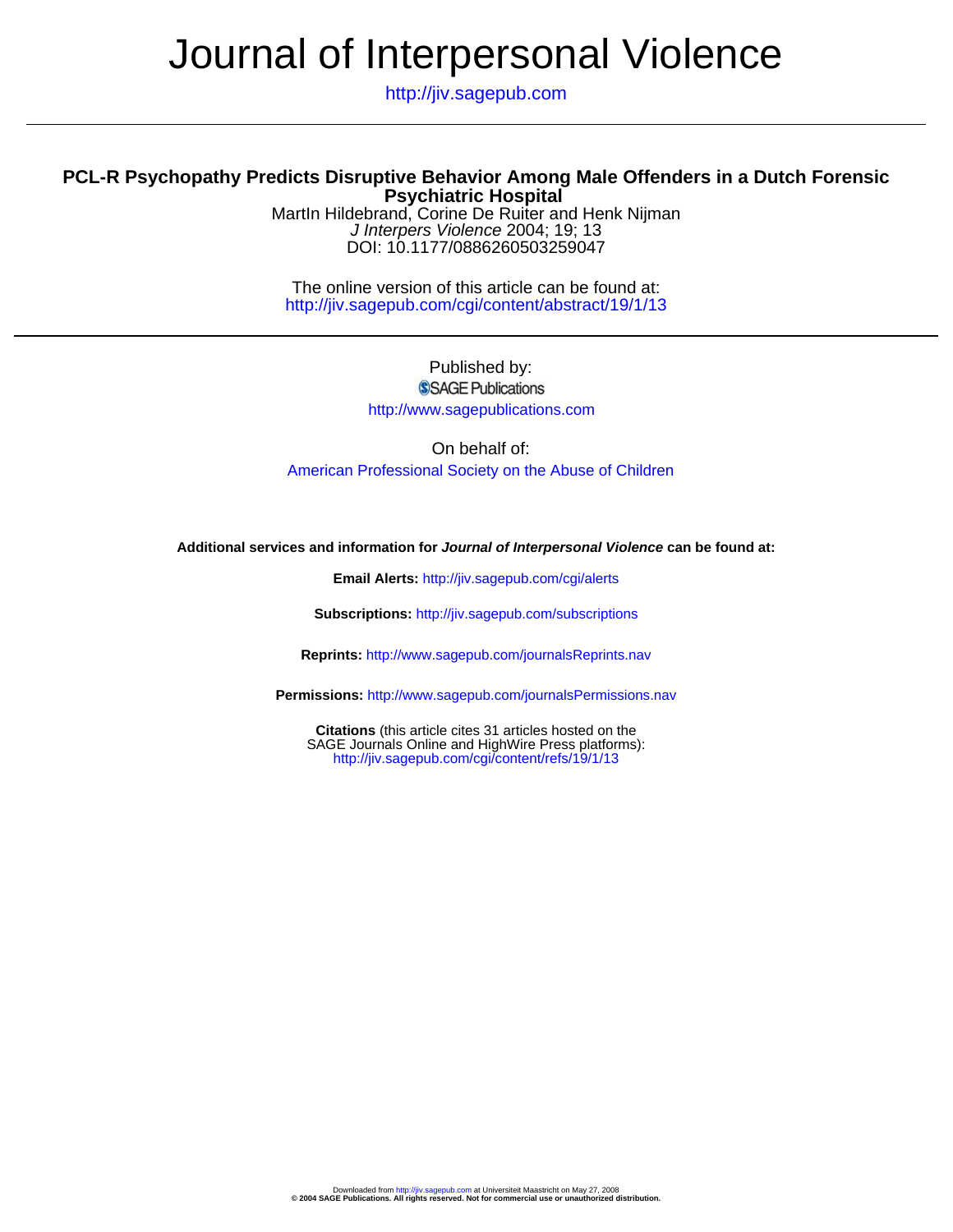# *PCL-R Psychopathy Predicts Disruptive Behavior Among Male Offenders in a Dutch Forensic Psychiatric Hospital*

# **MARTIN HILDEBRAND**

*Dr. Henri van der Hoeven Kliniek* **CORINE DE RUITER**

*University of Amsterdam*

# **HENK NIJMAN**

*Forensic Psychiatric Hospital De Kijvelanden*

*In this study, the relationship between psychopathy, according to the Dutch language version of Hare's Psychopathy Checklist-Revised (PCL-R), and various types of disruptive behavior during inpatient forensic psychiatric treatment is investigated. Ninety-two male participants were administered the PCL-R following admission to an inpatient forensic hospital. From daily hospital information bulletins, incidents of verbal abuse, verbal threat, physical violence, and violation of hospital rules were derived. Also, the number of seclusion episodes was recorded. As expected, significant correlations were found between PCL-R scores and verbal abuse, verbal threat, violation of rules, total number of incidents, and frequency of seclusion. Psychopaths*  $(PCL-R \ge 30)$  were significantly more often involved in incidents than nonpsycho*paths. Multiple regression analyses revealed that the PCL-R Factor 2 score in particular contributed uniquely to the prediction of the total number of incidents. The findings are discussed in terms of their clinical implications.*

*Keywords: aggression; disruptive behavior; PCL-R; psychopathy; forensic psychiatry; forensic psychology; forensic psychiatric patients*

*Inpatient aggression threatens* the safety and well-being of staff members and patients, in both general psychiatric institutions (Ekblom, 1970; Lion &

JOURNAL OF INTERPERSONAL VIOLENCE, Vol. 19 No. 1, January 2004 13-29 DOI: 10.1177/0886260503259047 © 2004 Sage Publications

Authors' Note: An abbreviated version of this article was presented at the second annual meeting of the International Association of Forensic Mental Health Services, Munich, March 22, 2002. We thank Ellen van den Broek, Henriette van der Maeden, Cécile Vandeputte-van de Vijver, Vivienne de Vogel, Anke Weenink, Pascalle van der Wolf, Pascal Wolters, and Stefan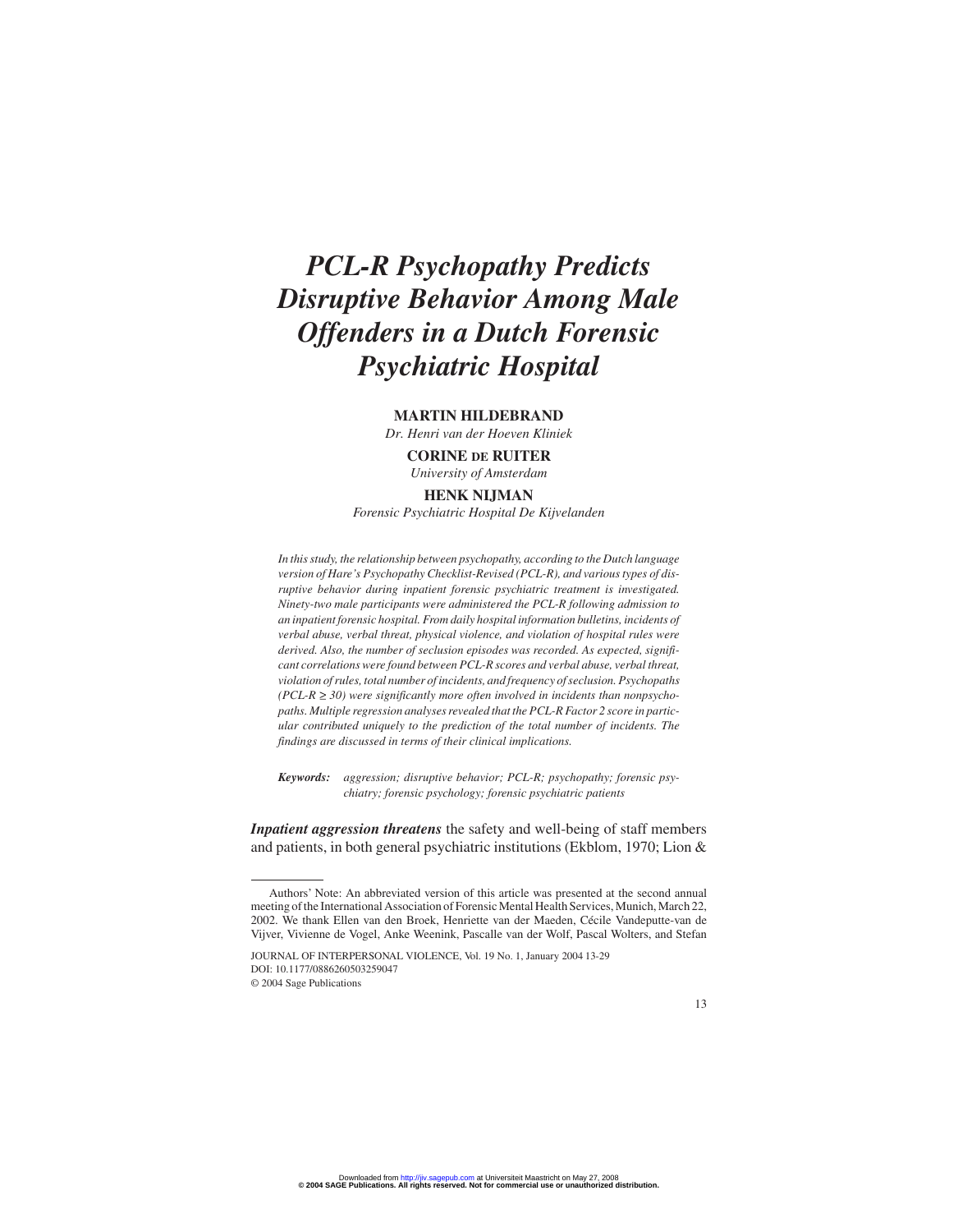Reid, 1983; Nijman, Allertz, Merckelbach, à Campo, & Ravelli, 1997) and forensic hospitals (Litwack & Schlesinger, 1987). Studies indicate that about 15% to 30% of psychiatric patients engage in assaultive behavior during hospitalization (e.g., Karson & Bigelow, 1987; Nijman et al., 1997). Nursing staff in particular is at risk of being victimized (e.g., Nijman et al., 1997; Shah, Fineberg, & James, 1991). Apart from its physical and psychological consequences, inpatient aggression has considerable financial implications. Hunter and Carmel (1992), for example, reported an annual total of 134 serious injuries in a 973-bed forensic psychiatric hospital. The average cost per injury was conservatively estimated to be \$5,719, resulting in a total annual loss of \$766,290. Given its far-reaching consequences, aggression prevention in (forensic) psychiatric inpatient facilities should have high priority. For effective prevention, however, it is important that clinicians can predict violent behavior in forensic psychiatric patients with sufficient accuracy (Harris & Rice, 1997). Insight into the factors associated with aggressive behavior in forensic psychiatric patients is likely to increase the possibilities for staff to manage and prevent this behavior effectively.

Studies have revealed numerous risk factors associated with inpatient violence in (forensic) psychiatric patients (e.g., Ball, Young, Dotson, Brothers, & Robbins, 1994; Hare & McPherson, 1984; Monahan, 1981; Tardiff, 1997), including individual (e.g., age, number of total prior convictions, drug/ alcohol abuse, personality disorder) and situational (e.g., overcrowding, staff inexperience, management tolerance of violence) factors. However, the most important generalization that can be made from existing research on the relationship between patient characteristics and disruptive behavior within (forensic) psychiatric hospitals is that no strong relationships are known, except for a history of prior violence, which is regarded as the best predictor of aggression (e.g., Harris & Rice, 1997; Shah et al., 1991).

In the past two decades, the relationship between psychopathy, as defined by the Psychopathy Checklist-Revised (PCL-R) (Hare, 1991) or its derivatives, and various forms of inpatient disruptive behavior (e.g., verbal aggression, physical violence, escape attempts) has been studied in a variety of (mainly North American) samples of adult male prisoners and forensic psychiatric patients (e.g., Buffington-Vollum, Edens, Johnson, & Johnson, 2002; Cooke, 1995, 1997; Edens, Buffington-Vollum, Colwell, Johnson, &

Zwartjes who, in addition to the authors, participated as interviewers/raters. Thanks are due to Marleen Nagtegaal, Lieveken Vester, and Vivienne de Vogel for assisting in data collection. We are grateful to Cécile Vandeputte-van de Vijver who assisted in establishing DSM-IV Axis I diagnoses. The views expressed in this article are ours and do not necessarily reflect the official position of the Dr. Henri van der Hoeven Kliniek.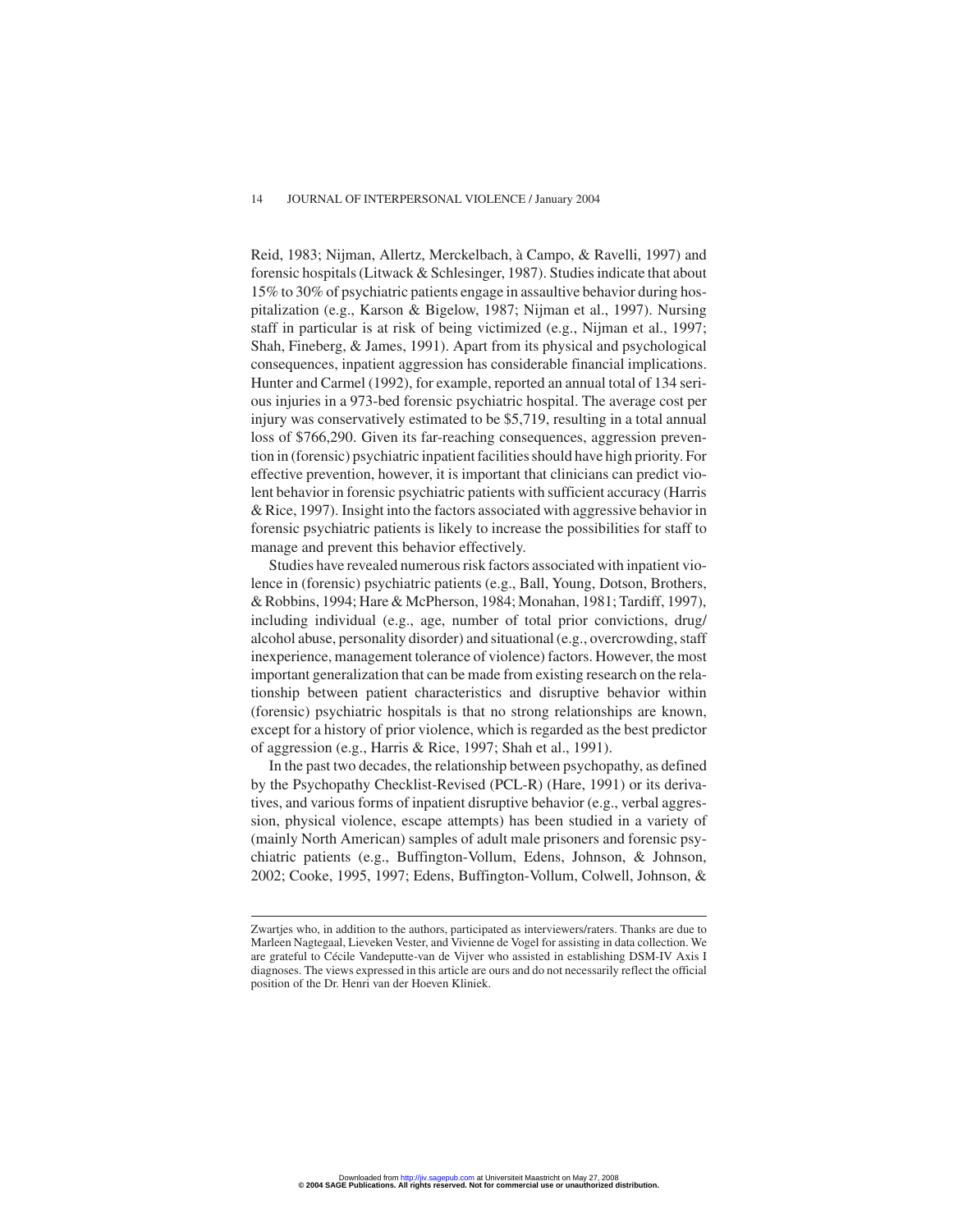Johnson, 2002; Gacono, Meloy, Sheppard, Speth, & Roske, 1995; Heilbrun et al., 1998; Hill, Rogers, & Bickford, 1996; Kroner & Mills, 2001; Rice, Harris, & Cormier, 1992), female inmates (Salekin, Rogers, & Sewell, 1997), general psychiatric patients (Rasmussen & Levander, 1996), and adolescent offenders (Brandt, Kennedy, Patrick, & Curtin, 1997; Edens, Poythress, & Lilienfeld, 1999; Forth, Hart, & Hare, 1990; Hicks, Rogers, & Cashel, 2000).

Overall, these studies indicate that high PCL-R scores are significantly (albeit sometimes modestly) associated with (more) disruptive behavior during hospitalization or imprisonment. With regard to acts of physical violence, however, remarkably divergent results have been found. Most recent studies report nonsignificant or below .20 correlations between psychopathy and physical violence in adult samples (e.g., Edens et al., 1999; Heilbrun et al., 1998; see Edens, Petrila, & Buffington-Vollum, 2001, for a review of the literature).

Whereas the literature that addresses the association between psychopathy and inpatient disruptive behavior is rapidly expanding, to the best of our knowledge, only a handful of studies have examined the relationship in forensic psychiatric patients. For example, Rice et al. (1992; see also Harris, Rice, & Cormier, 1991) evaluated a therapeutic community treatment program in a forensic hospital in Ontario, Canada. Patients and controls were assessed with the PCL-R on the basis of file information only and subsequently divided into a high (PCL-R  $> 25$ ) and a low (PCL-R  $\leq 25$ ) psychopathy group. Comparisons between the groups indicated that patients with high scores displayed more behavior problems during treatment, including more episodes of seclusion during the first and last year of treatment.

Gacono et al. (1995) examined the association between PCL-R scores and behavior problems in hospitalized insanity acquittees. All insanity acquittees who malingered their psychiatric disorders successfully  $(n = 18)$  scored  $\geq 30$ on the PCL-R. They also created significantly more institutional management problems (verbal or physical aggression, higher escape risk, and dealing drugs), as compared to 18 insanity nonmalingering comparison participants.

Hill et al. (1996) studied the validity of the screening version of the PCL-R (PCL:SV) (Hart, Cox, & Hare, 1995) as a predictor of institutional management problems in a sample of 55 adult offenders admitted to a maximumsecurity forensic psychiatric institution in Texas. A 6-month follow-up review of participants' files was conducted, in which data on self-harm (frequency of suicide attempts and self-mutilation), aggression (verbal abuse, verbal threats, irritability, belligerence, fighting), escape potential (escape attempts and threats to escape), and treatment noncompliance (e.g., refusal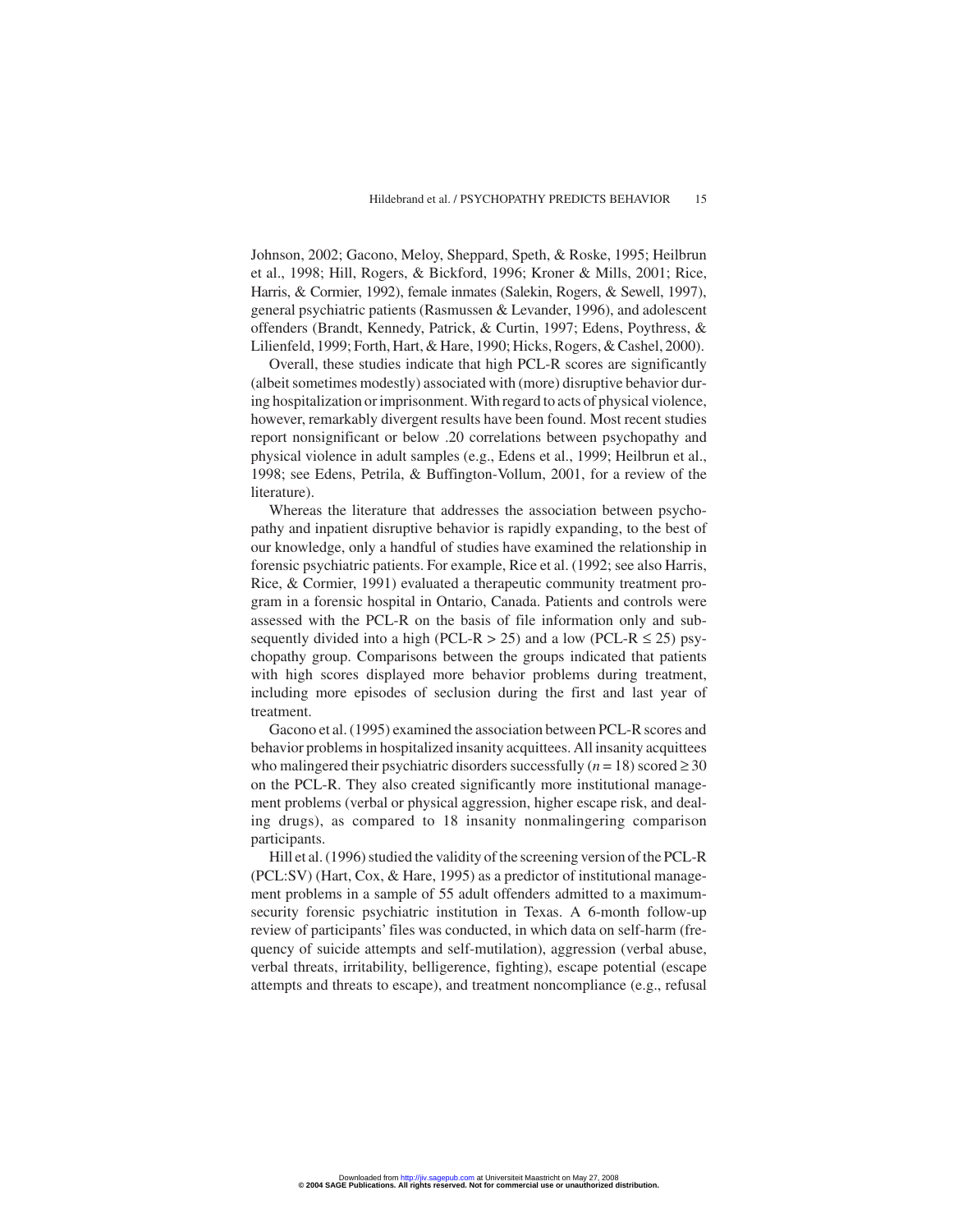of medication) were collected. Results indicated that the PCL:SV was predictive of aggression and treatment noncompliance. It was found that more than 35% of the physical aggression exhibited by nonpsychopaths was selfdirected, whereas none of the psychopaths engaged in self-harming behavior.

Finally, Heilbrun et al. (1998) examined the relationship between PCL psychopathy and aggression in 218 mentally disordered offenders admitted to the Forensic Service, Florida State Hospital. Patients'hospital charts were reviewed for the first and last 2 months of hospitalization. Although significant correlations were found between total number of aggressive incidents and PCL total  $(r = .30)$ , Factor 1  $(r = .24)$ , and Factor 2  $(r = .25)$  scores during the first 2 months of hospitalization, this association was no longer significant during the last 2 months of hospitalization (no *r*s reported), which may be an indication that the institutional behavior of patients with high PCL-R scores can change by altering environmental and situational factors (in a similar vein, Cooke, 1997; Hare, Clark, Grann, & Thornton, 2000).

# **THIS STUDY**

Although past findings have been promising, further research is needed to study the predictive validity of the PCL-R with regard to inpatient disruptive behavior, especially among forensic psychiatric patients. In this prospective study, the strength of the association was examined in a sample of Dutch forensic psychiatric inpatients. It is one of the first studies with a European (non-English) edition of the PCL-R. On the basis of the previous research discussed above, we hypothesized that

- 1. High PCL-R scores are associated with higher frequencies of verbal aggression;
- 2. High psychopathy participants are more likely to violate hospital rules than low psychopathy participants;
- 3. As a result of their disruptive behavior, participants with high PCL-R scores will be more likely to be secluded. Seclusion is a procedure to prevent patients from harming themselves or their environment, when all other measures have failed. Seclusion may also be used at the patient's request to prevent overstimulation.

We also considered a number of demographic and clinical variables as potentially related to inpatient aggression to compare the PCL-R with other predictors of inpatient aggression. These variables included age, ethnic origin, number of prior convictions, the presence or absence of a lifetime DSM-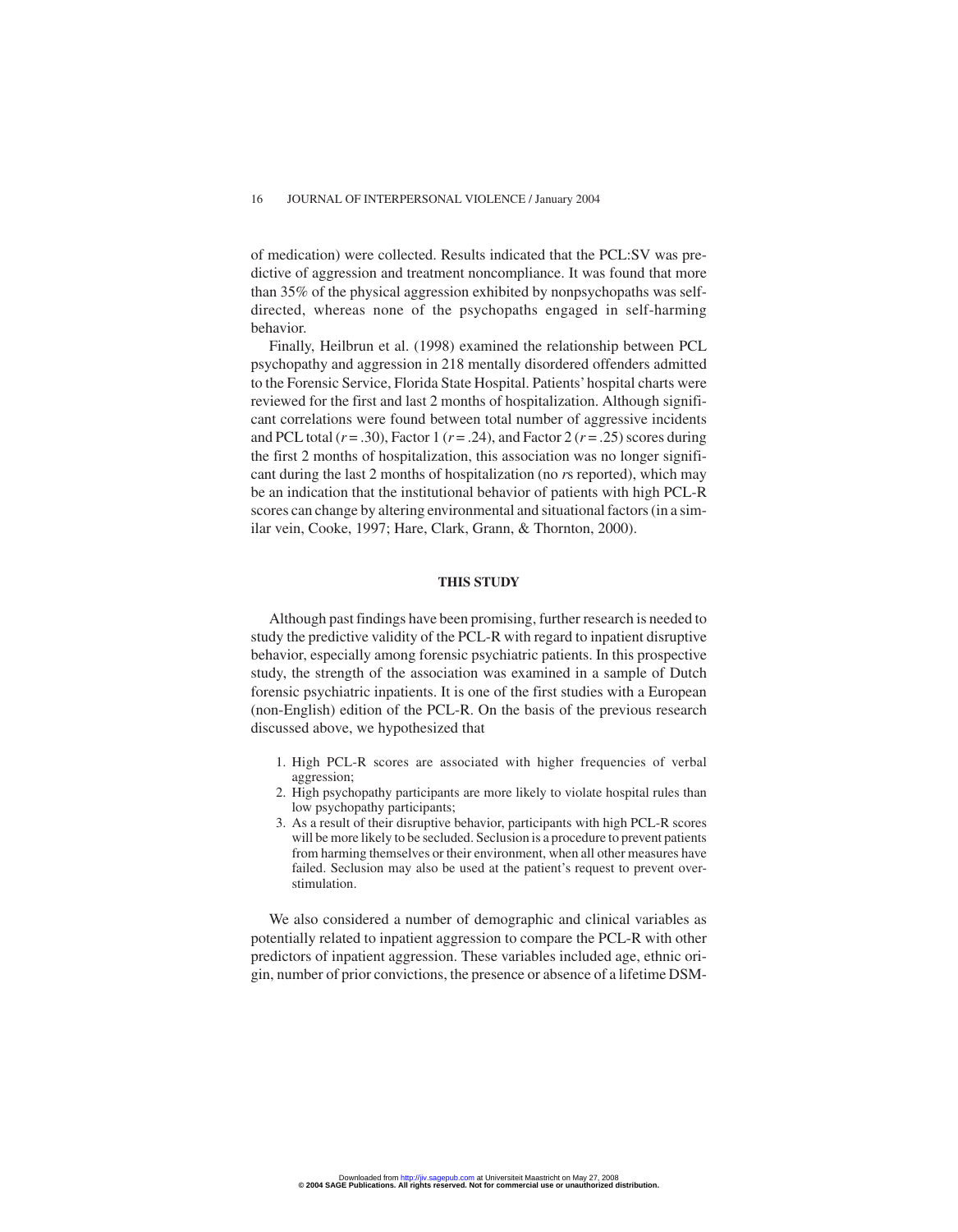IV Axis I diagnosis of psychotic disorder, alcohol abuse/dependence, substance use disorder, and presence/absence of Axis II diagnoses of antisocial and borderline personality disorder (PD). The selection of the variables was based on both empirical (suggested by previous research, e.g., Ball et al., 1994; Tardiff, 1997) and practical (availability) considerations.

#### **METHOD**

# **Setting**

The study was conducted at the Dr. Henri van der Hoeven Kliniek, a forensic psychiatric hospital for residential treatment of mentally disordered criminal offenders in the Netherlands. According to Dutch criminal law, a criminal offender can be sentenced to a maatregel van terbeschikkingstelling (TBS-order) when (a) the offense committed can result in a sentence of 4 or more years of imprisonment, with an estimated high risk of recurrence, and (b) as a consequence of his or her mental condition, the offender is judged to carry diminished responsibility for the offense. Every 1 or 2 years, the court reviews the risk of reoffending to determine whether the TBS-order needs to be prolonged.

#### **Sample Characteristics**

The sample was made up of 92 male forensic psychiatric patients admitted to the Dr. Henri van der Hoeven Kliniek between January 1996 and July 2001. The mean age at admission for the sample was 31 years (*SD* = 7.4; range = 19-50). Half of the sample was convicted for (attempted) murder or manslaughter, 26% for sexual offenses (e.g., assault, child molest, rape), and 17% for (aggravated) assault. In terms of ethnic origin, 77% of the patients were White.

The Dutch language version (van den Brink & de Jong, 1992) of the Structured Interview for Disorders of Personality (SIDP-R) (Pfohl, Blum, Zimmerman, & Stangl, 1989) or its modified version (SIDP-IV) (Pfohl, Blum, & Zimmerman, 1995; Dutch translation: de Jong, Derks, van Oel, & Rinne, 1996) was used for the assessment of PDs. Our initial use of DSM-III-R Axis II criteria (American Psychiatric Association, 1987) is a consequence of the duration of the data collection phase, which started before the Dutch version of the SIDP-IV was available. Eleven patients were diagnosed using DSM-III-R criteria; the rest were diagnosed using DSM-IV criteria (American Psychiatric Association, 1994). Seventy-five patients (i.e., 83.3%; two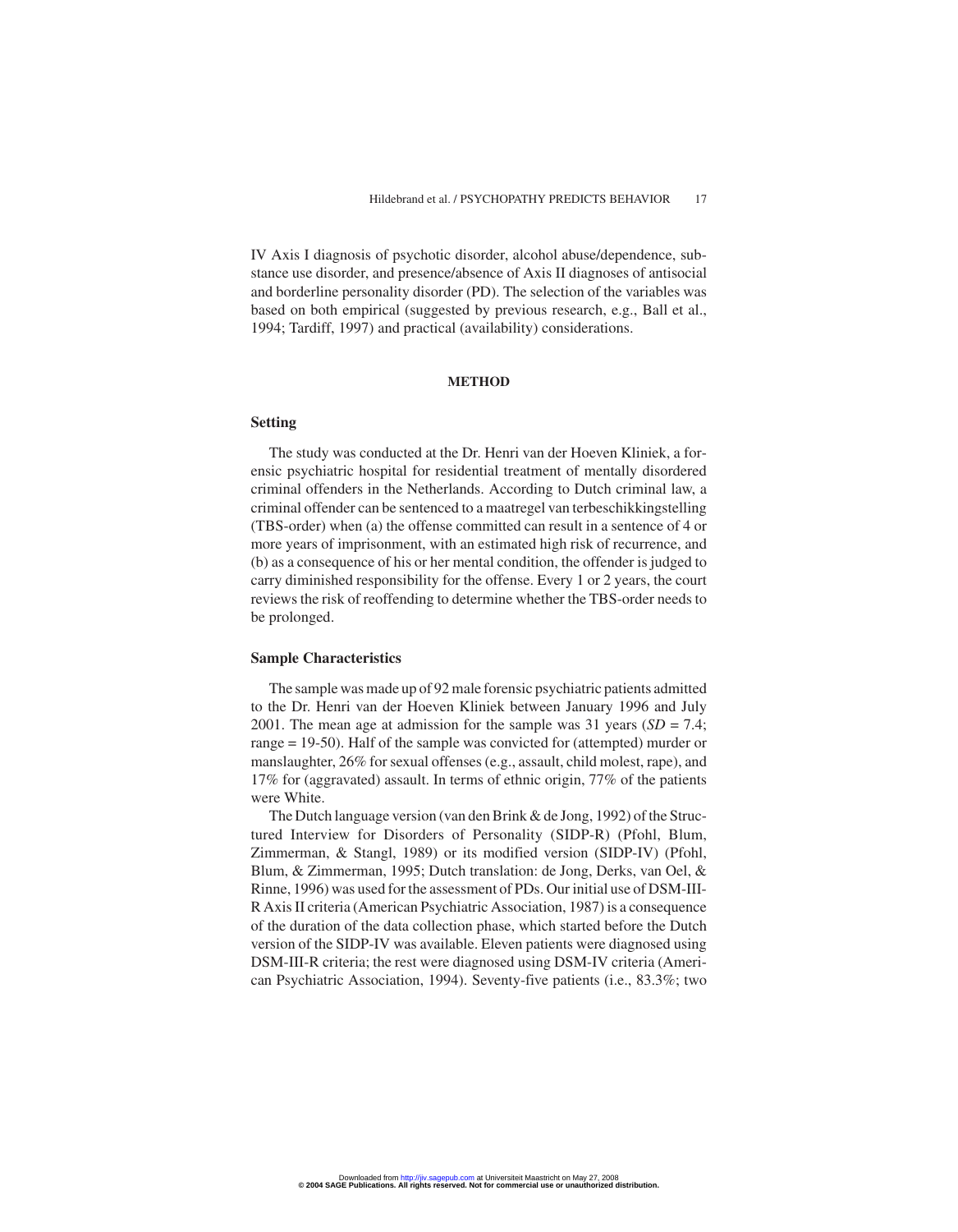missing SIDP-R assessments) met the criteria for one or more PDs. In particular, Cluster B (dramatic-erratic-emotional) PDs were frequently diagnosed: 45 patients (50.0%) received a diagnosis of antisocial PD, 25 narcissistic PD (27.8%), and 23 patients (25.6%) were diagnosed with a borderline PD. Paranoid PD (Cluster A) was also highly prevalent in this sample (i.e., 17 patients or 18.9%).

Lifetime DSM-IV Axis I diagnoses for psychotic disorder and alcohol/ psychoactive substance use disorder diagnoses (present vs. absent) were coded by the primary author (MH) on the basis of all available data (e.g., earlier psychological and psychiatric reports, current psychiatric and psychological assessments). A senior diagnostician and a senior clinical psychologist (CdR) reviewed all diagnoses and final diagnoses were reached in a consensus meeting. Fourteen patients (15.6%) met criteria for a (lifetime) DSM-IV Axis I psychotic disorder. Twenty-three patients (25.0%) met criteria for at least one (lifetime) Axis I alcohol use disorder (abuse/dependence), and 35 patients (38.0%) received a diagnosis of Axis I psychoactive substance abuse/dependence.

# **Procedure**

## *Assessment of Psychopathy*

Within the first 6 weeks of admission, patients were administered a standard battery of psychological tests that included the PCL-R to assess psychopathy. The PCL-R is a reliable, well-validated (e.g., Hare et al., 2000; Hart, Hare, & Harpur, 1992) 20-item checklist based on traditional concepts of psychopathy (Cleckley, 1976). Total scores can range from 0 to 40 and represent the degree to which a participant resembles the prototypical psychopath (Hare, 1991). Factor analyses fairly consistently revealed a stable, oblique two-factor structure (e.g., Cooke & Michie, 1997; Hare, 1991; Hobson & Shine, 1998). Factor 1 has been described as "callous and remorseless disregard for the rights and feelings of others"; Factor 2 has been labeled "chronically unstable and antisocial lifestyle" (Hare, 1991).

PCL-R assessments were made on the basis of the semistructured PCL-R interview and extensive file review, in accordance with recommendations in the PCL-R manual (Hare, 1991). Collateral information included extensive psychiatric and psychological evaluations, police records, criminal history, and family background data. PCL-R items were scored on a 3-point scale  $(0 =$ *item does not apply*,1= *uncertain, item applies to a certain extent*,2= *item*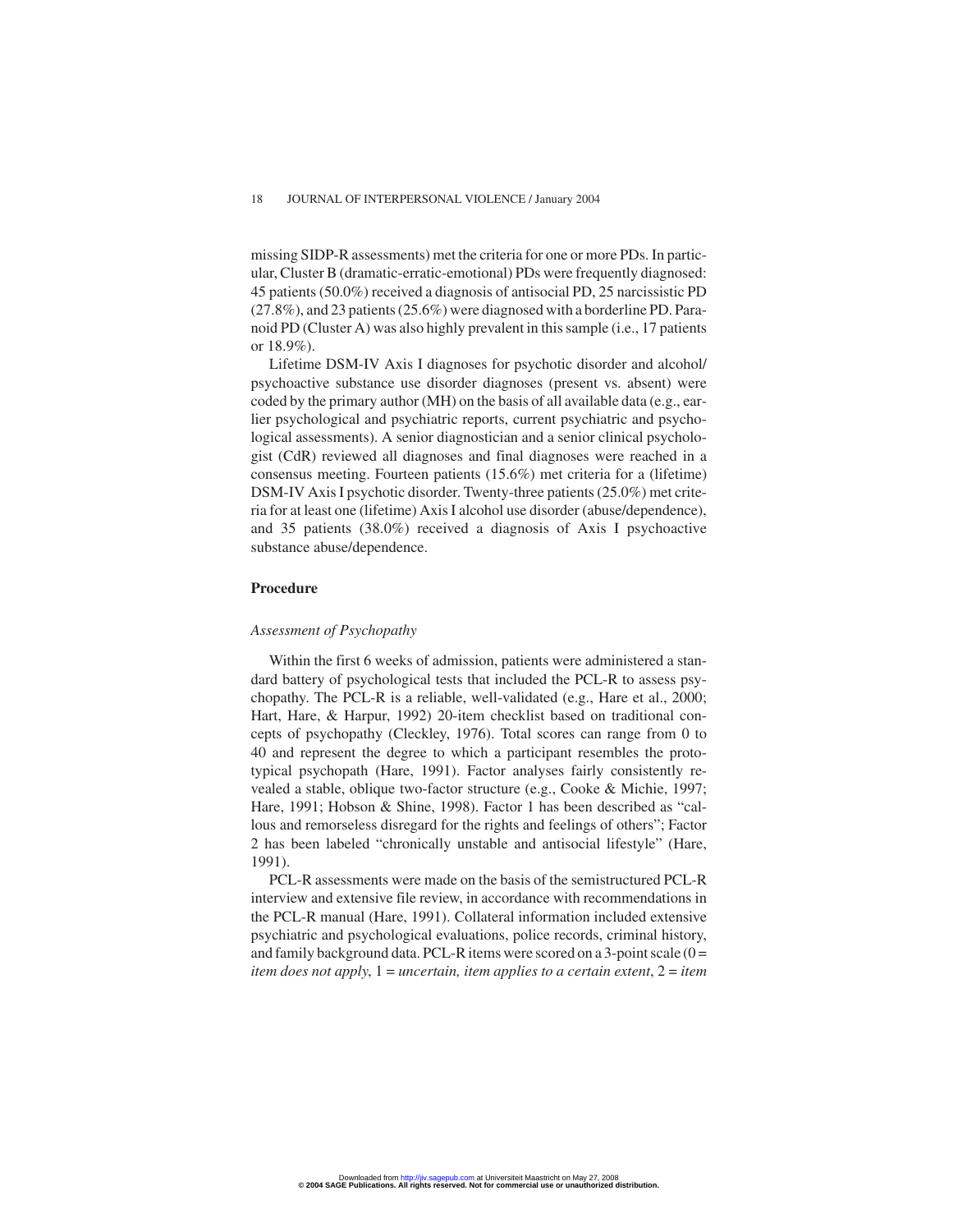*definitively applies*) on the basis of the authorized Dutch language version of the Hare PCL-R manual (Vertommen, Verheul, de Ruiter, & Hildebrand, 2002). In a previous study (Hildebrand, de Ruiter, de Vogel, & van der Wolf, 2002), high interrater reliability was demonstrated for the Dutch language version of the PCL-R. The intraclass correlation coefficient of the PCL-R total score was .88 for a single rater (Factor  $1 = .76$ ; Factor  $2 = .83$ ). Ratings were also internally consistent (Cronbach's alpha for the PCL-R total score = .87). Factor scores used in subsequent analyses were computed by summing the ratings for the items making up Hare's (1991) two-factor solution.

Ten interviewers/raters conducted the PCL-R ratings: seven women and three men. Seven raters were (clinical) psychologists, one an experienced Ph.D. clinical and forensic psychologist (CdR), one a mental health scientist, and one rater had a degree in both mental health science and law (MH). All raters had been extensively trained in the PCL-R.

For 86 patients, we had the disposal of at least two independent PCL-R ratings. We decided to obtain a final consensus rating for these 86 patients. These consensus scores are used in all subsequent statistical analyses. For the remaining six patients, PCL-R scores were based on the rating of a single rater (MH or CdR). The mean PCL-R total score (adjusted sum) for the 92 male patients in this sample was  $21.5$  ( $SD = 8.5$ ), with a range from 3 to 38. The mean Factor 1 score was  $9.4$  (*SD* = 3.9), and for Factor 2, it was  $9.7$  (*SD* = 4.8). Twenty patients (21.7%) had PCL-R scores  $\geq$  30.

# *Incidents*

Every day, the hospital's general coordinator on duty prepares a so-called information bulletin to inform staff members and patients about unusual events (e.g., visitors from outside the hospital) and disruptive incidents (e.g., aggressive behavior, violations of hospital rules) during the past 24 hours in the hospital. Two raters (MH and HN) independently reviewed 35 randomly selected information bulletins to examine the degree of interrater agreement on whether the events reported  $(n = 153)$  were indeed incidents. It appeared that there was excellent agreement between the raters as to whether or not the reported events were incidents (Cohen's κ = .86; observed agreement = 93.5%).

Subsequently, we designed a classification scheme for assigning any incident to one of four categories: (a) verbal abuse (VA; e.g., cursing); (b) verbal threat (VT; e.g., threatening to stab someone with a knife); (c) physical violence (PV; e.g., hitting someone, smashing objects, self-harm); and (d) viola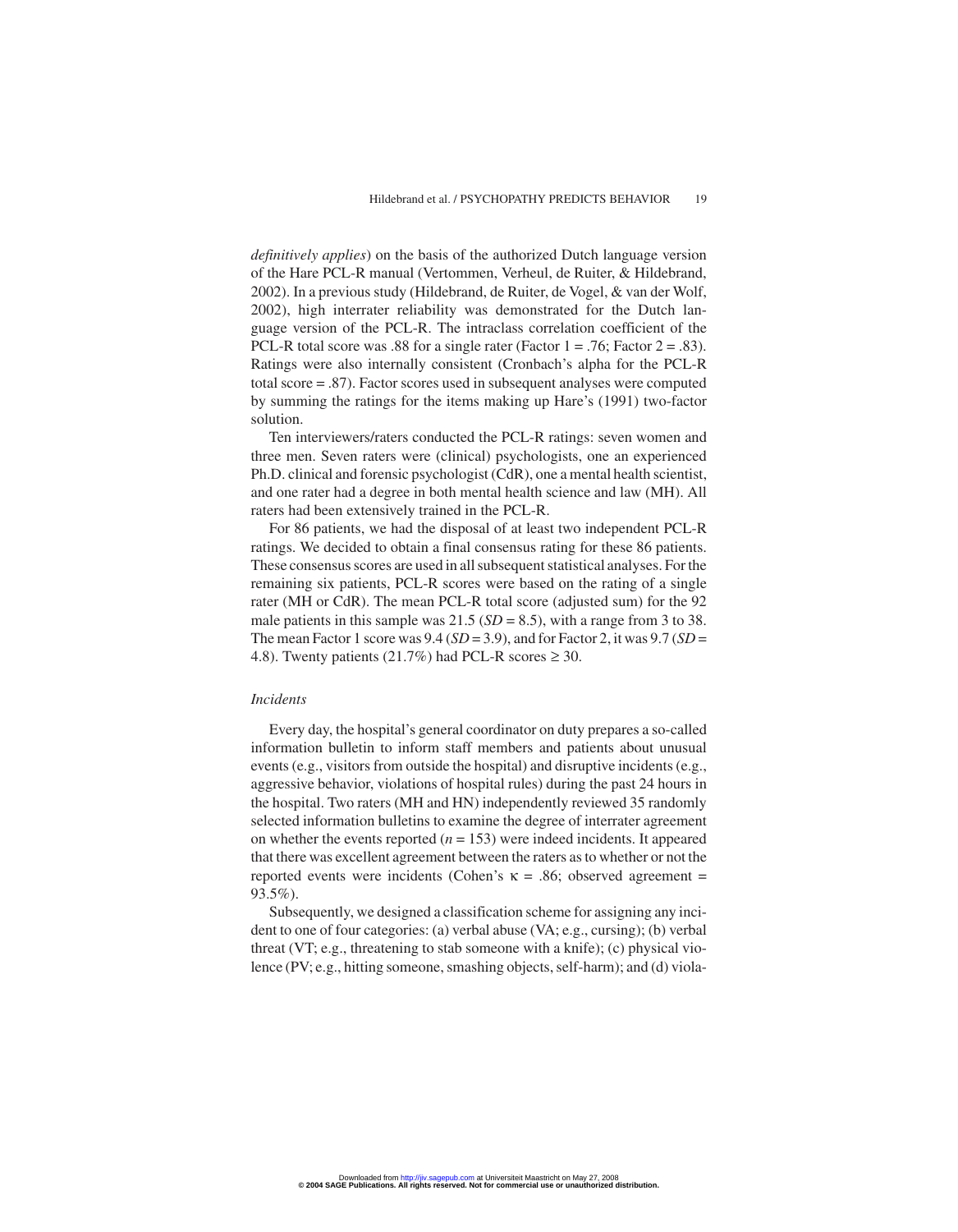tion of hospital rules (VHR; e.g., use of drugs, possession of pornographic material, unauthorized absence). Three independent raters, including the first author, classified 100 randomly selected incidents described in the daily bulletins to examine interrater agreement, before all other information bulletins were coded. There was excellent agreement among the three raters with regard to type of incident (mean Cohen's  $\kappa = .92$ ; observed agreement = 92%). Following the interrater reliability check, daily information bulletins from January 22, 1996 (admission date of the first patient from this sample), until November 1, 2001 (end date study period), were coded by a research assistant, who also had participated in the interrater reliability check. Incidents were rated as discrete events, and the total number of incidents in each category was obtained for each patient.

## *Seclusion*

Computerized hospital case files were reviewed by MH for frequencies of seclusion (either in the patient's own room or in a room especially designated for isolating patients to control aggression and/or psychosis). Again, episodes of seclusion during the study period were coded as discrete events, and the total number of instances was recorded for each patient. Because length of hospital stay was not equal for patients (range from 3 to 64 months; mode  $=$ 7 months), all outcome variables were corrected for length of stay.

#### **Statistical Analyses**

Spearman ρ correlations were calculated between PCL-R scores and all outcome variables. Student's *t* test was used to test mean group differences between PCL-R psychopaths (adjusted PCL-R total score  $\geq$  30) and nonpsychopaths (total score < 30) on the criterion variables. Given the a priori hypotheses being tested with regard to the relationship between PCL-R scores and inpatient aggression and seclusion, one-tailed tests were employed in this study, except for the association between PCL-R score and PV (two-tailed test).

Finally, multiple regression analyses were conducted to determine how the PCL-R compared with other established (demographic and clinical) predictor variables. In addition to standard multiple regression analyses, hierarchical regression analyses were performed to determine if adding PCL-R psychopathy improved prediction of incidents above and beyond that of selected demographic and clinical variables.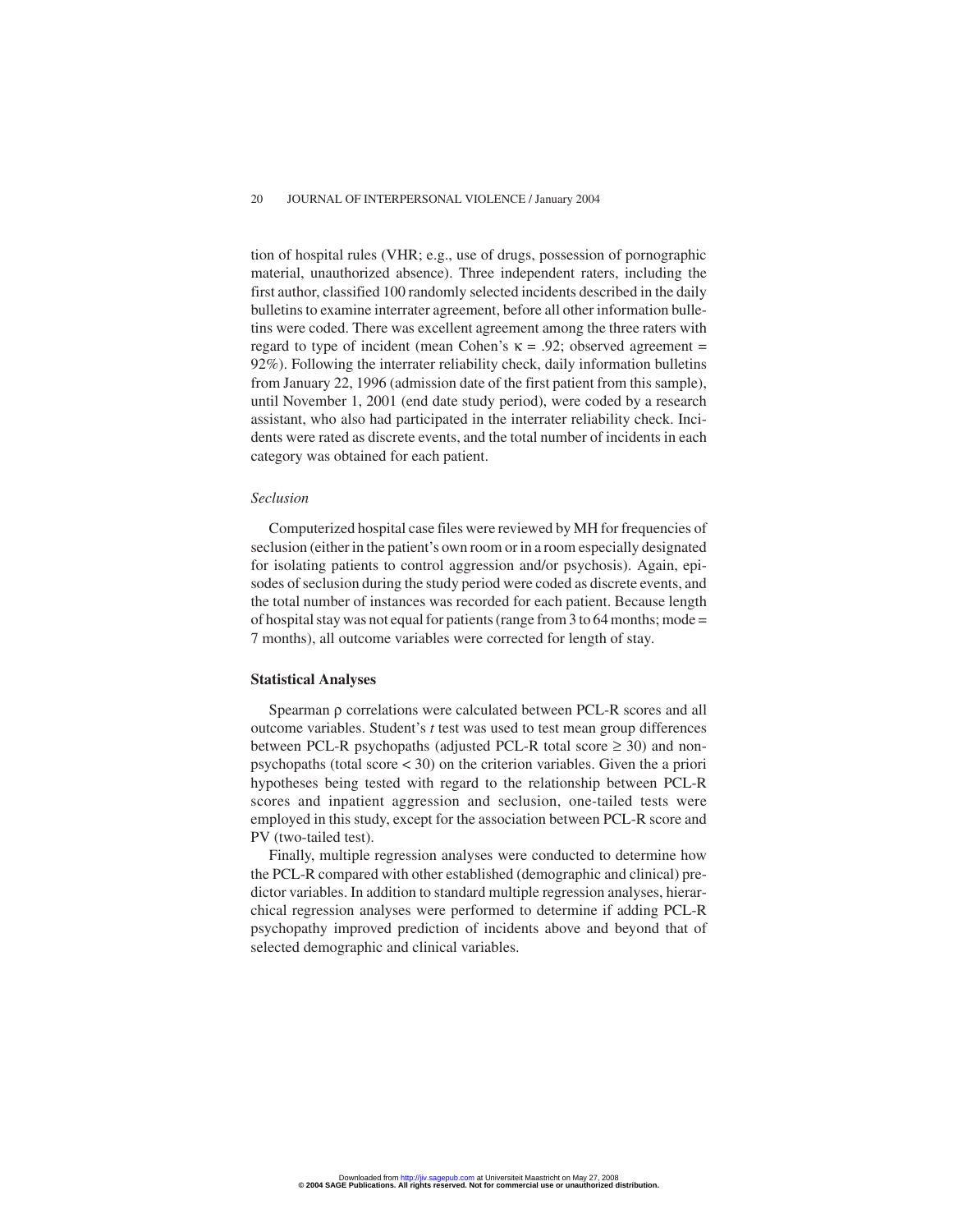| Type of Incident | PCL-R Total | Factor 1 | Factor 2 |
|------------------|-------------|----------|----------|
| Total incidents  | $.44**$     | $.22**$  | $.47**$  |
| VA               | $.33**$     | .16      | $.36***$ |
| <b>VT</b>        | $.45**$     | $.35**$  | $37**$   |
| PV               | .03         | $-.04$   | .08      |
| <b>VHR</b>       | $30**$      | .13      | $.45***$ |
| Seclusion        | $.42**$     | $.21*$   | $.35***$ |

TABLE 1: Spearman  $\rho$  Correlations Between PCL-R Scores and Incidents and **Seclusion**

NOTE: PCL-R = Psychopathy Checklist-Revised; VA = verbal abuse; VT = verbal threat; PV = physical violence; VHR = violation of hospital rules.

\**p* < .05. \*\**p* < .01 (all one-tailed, except for correlations between PCL-R scores and physical violence).

# **RESULTS**

## **Frequency of Disruptive Behavior**

On average, the 92 patients stayed in the hospital for 34 months, excluding days of (un)authorized absence. During the study period (i.e., January 22, 1996 - November 1, 2001), a total of 825 incidents were identified. The average number of incidents per patient was 9.0 (*SD* = 11.6, range = 0-85). Only nine patients (9.8%) never displayed any type of incident as reported on the information bulletin. Mean frequency of incidents per patient per year was 3.2.

With regard to type of disruptive behavior, 259 of the 825 incidents (31.4%) concerned VA, 125 (15.2%) were VT, and 74 (9.0%) involved PV. The remaining 367 incidents (44.4%) were VHR, including episodes of unauthorized absence (14 patients [15.2%] had escaped from the hospital on one or more occasions during the study period). Seventy-three patients (79.3%) had been secluded—either in their own room or in a special seclusion chamber—on a total of 587 occasions. The frequency of seclusion episodes was strongly related to the total number of incidents (Spearman  $\rho = .62$ ,  $p < .01$ ). The association with seclusion was significant for all types of disruptive behavior (Spearman ρ correlations between .38 and .53, all *p*s < .01).

#### **PCL-R Psychopathy in Relation to Disruptive Behavior**

Table 1 presents Spearman ρ correlations between PCL-R scores and disruptive behavior and frequency of seclusion episodes. With regard to total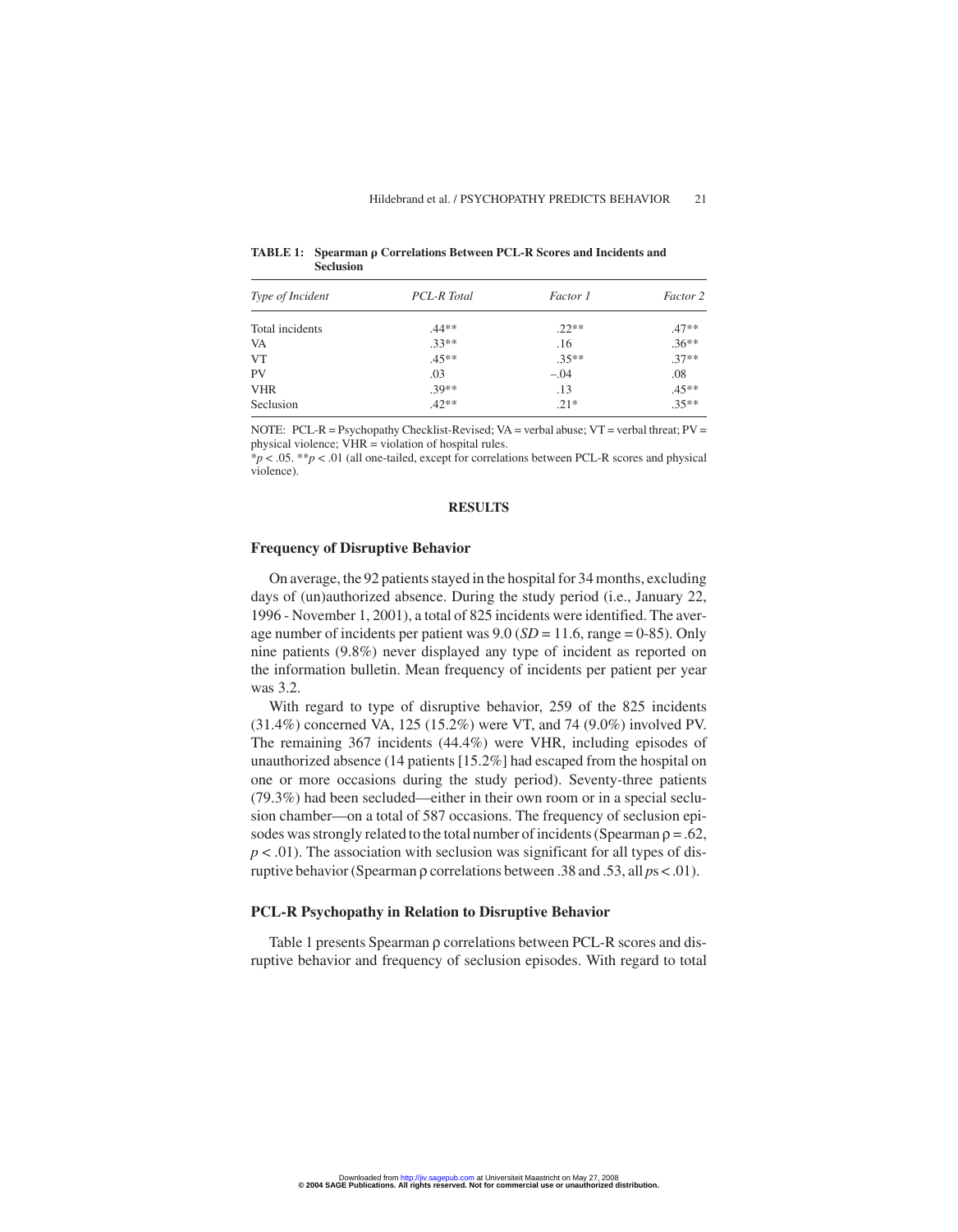|                  | PCL-R Score             |                       |           |
|------------------|-------------------------|-----------------------|-----------|
| Type of Incident | $PCL-R \ge 30$ (n = 20) | $PCL-R < 30$ (n = 72) | p Value   |
| Total incidents  | 6.9(7.5)                | 2.8(3.2)              | $-.05$    |
| VA               | 2.4(4.1)                | .8(1.2)               | < .05     |
| <b>VT</b>        | 1.3(2.3)                | .3(.5)                | < .05     |
| <b>PV</b>        | .6(1.2)                 | .3(0.9)               | <b>NS</b> |
| <b>VHR</b>       | 2.6(2.2)                | 1.3(1.5)              | $-.05$    |
| Seclusion        | 5.2(5.7)                | 2.5(4.3)              | < .05     |

**TABLE 2: Mean Number of Incidents Per Year**

NOTE: Standard deviations are in parentheses. PCL-R = Psychopathy Checklist-Revised; VA = verbal abuse;  $VT = verbal$  threat;  $PV = physical$  violence;  $VHR = violation$  of hospital rules.

incidents (VA plus VT plus PV plus VHR), significant correlations were found for the PCL-R total ( $r = .44$ ,  $p < .01$ ), Factor 1 ( $r = .22$ ,  $p < .01$ ), and Factor 2 ( $r = .47$ ,  $p < .01$ ) scores. As to type of incident, only PV was in no way related to PCL-R scores. In general, Factor 2 correlations with disruptive behavior were higher than Factor 1 correlations.

Next, exploratory Kendall's tau correlational analyses were conducted to examine which individual PCL-R items were related to the total number of incidents. Fifteen of the 20 items were significantly correlated with the total number of incidents. The highest correlations were found for item 3 (need for stimulation/proneness to boredom;  $r = .37$ ,  $p < .01$ ), item 14 (impulsivity;  $r =$ .36,  $p < .01$ ), item 4 (pathological lying;  $r = .34$ ,  $p < .01$ ), and item 10 (poor behavioral controls;  $r = .32$ ,  $p < .01$ ).

# *PCL-R Psychopaths Versus Nonpsychopaths*

PCL-R psychopaths (*n* = 20) were involved in 296 incidents (35.9%), with an average of 6.9 incidents per year, compared to 2.8 incidents per year for nonpsychopaths (see Table 2). Again, no significant differences were found with regard to PV. When a cutoff score of 26 was employed, as is common in European studies with the PCL-R (e.g., Grann, Långström, Tengström, & Stålenheim, 1998; Rasmussen, Storsæter, & Levander, 1999), to differentiate between PCL-R psychopaths and nonpsychopaths, the differences between the two groups became even more pronounced  $(t[90] = 3.21, p < .01$ , for the total number of incidents; *t*[90] = 2.32, *p* < .05, for VA; *t*[90] = 2.49, *p* < .01, for VT; *t*[90] = 3.44, *p* < .01, for VHR; *t*[90] = 3.16, *p* < .01, for frequency of seclusion).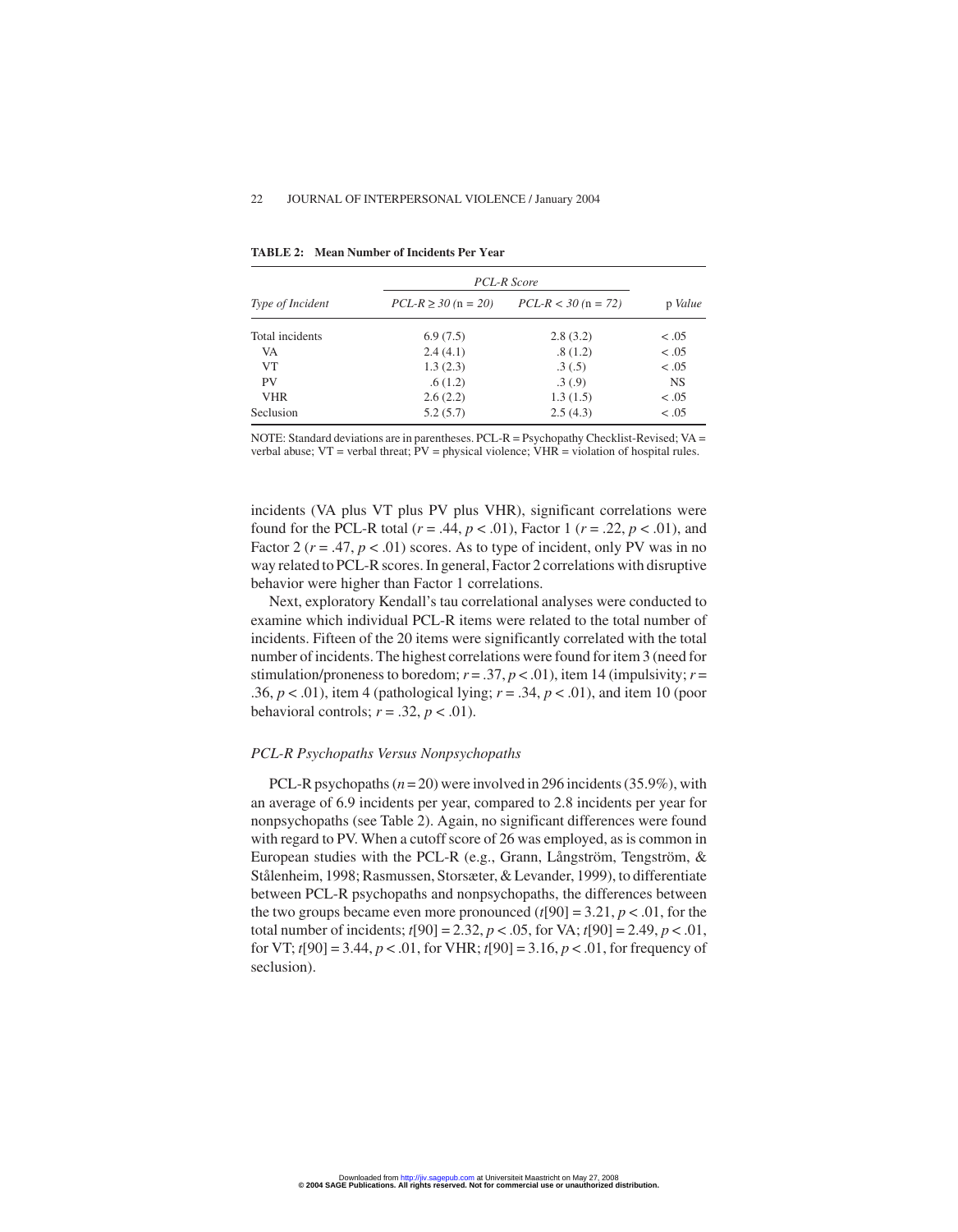# **Regression Analyses**

To uncover the relative contribution of different demographic and clinical variables to the frequency of total incidents, two stepwise multiple regression analyses were conducted. Predictor variables in the first analysis included age, ethnic origin (White versus other), number of prior convictions, and presence/absence of psychotic disorder, alcohol abuse/dependence, drug abuse/dependence, antisocial and borderline PD, as well as the PCL-R total score. In the second analysis, the PCL-R total score was replaced with the Factor scores.

In predicting the total number of incidents, the PCL-R total score accounted for 13% of the variance. At Step 2, drug abuse/dependence added a ∆*R*<sup>2</sup> of .06 (i.e., it accounted for 6% of the variance) to the prediction of the total number of incidents. In the second analysis (PCL-R total score replaced with PCL-R factor scores), the Factor 2 score was the only variable to enter the regression equation, accounting for 19% of the variance, making a significant contribution to the prediction of total number of incidents.

Next, as is summarized in Table 3, we conducted a series of stepwise regression analyses on the different incident categories that were significantly correlated with PCL-R Factor scores (i.e., VA, VT, and VHR, as well as seclusion episodes). The predictor variables included the demographic and clinical variables mentioned above, as well as the PCL-R Factor scores. Of these, alcohol abuse/dependence, drug abuse/dependence, antisocial and borderline PD, and PCL-R Factor 1 failed to enter any of the regression equations. PCL-R Factor 2, however, was entered in all these separate analyses.

It is interesting that even when all demographic and clinical variables were entered first (forced entry) at Step 1, and PCL-R scores were allowed to enter the model at Step 2 if they still could improve the prediction model significantly, both the PCL-R total and (in a separate analysis) the PCL-R Factor 2 score still contributed significantly to the prediction of total incidents.

# **DISCUSSION**

In forensic psychiatric patients, the level of PCL-R psychopathy has been demonstrated to be associated with the presence of a wide range of institutional misbehaviors and violence (e.g., Gacono et al., 1995; Heilbrun et al., 1998; Young, Justice, & Erdberg, 1999). In this study, a clear relationship between PCL-R scores and disruptive behavior was observed; high psychopathy patients were involved in significantly more incidents. More specifi-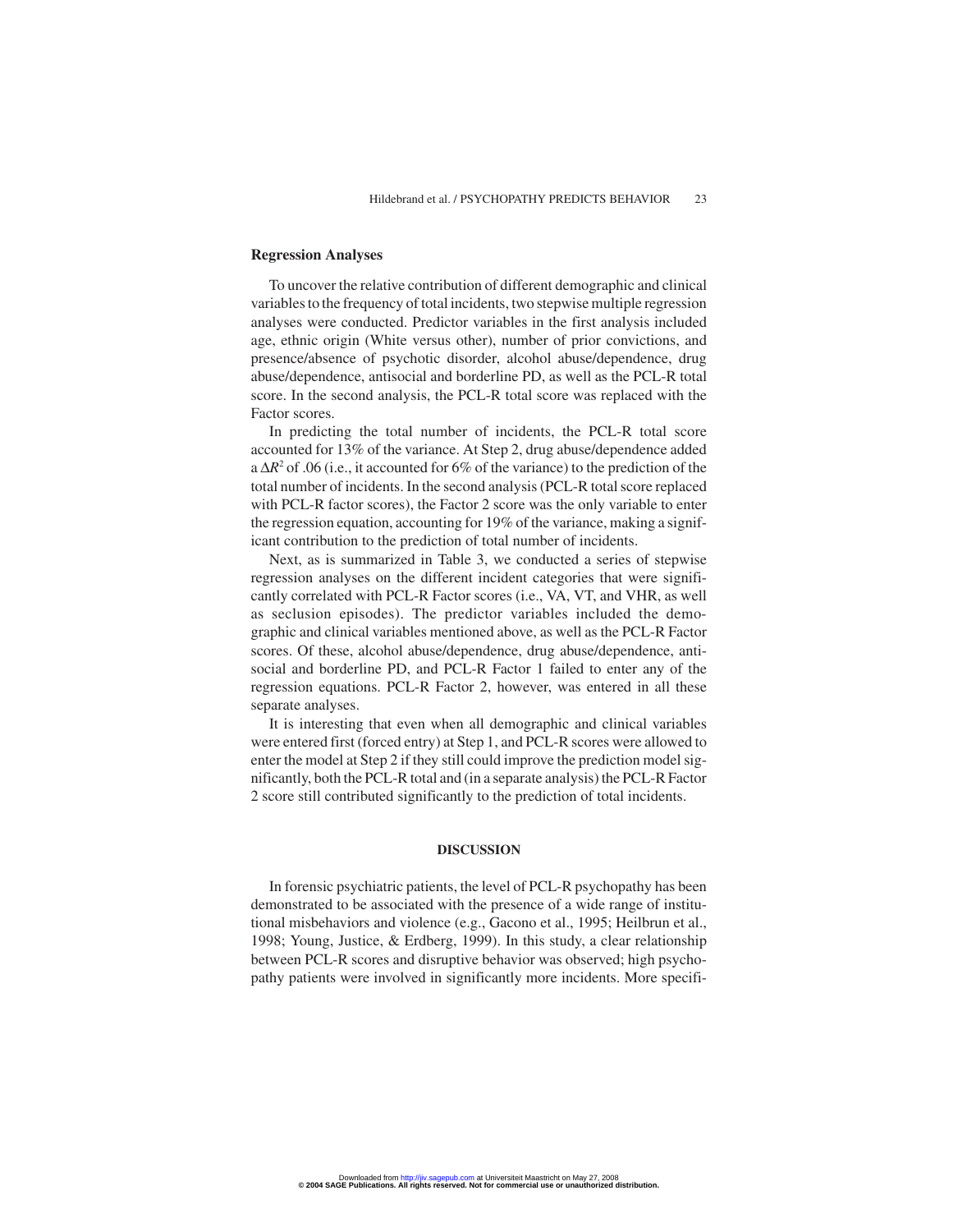| <b>TABLE 3: Multiple Regression Analyses for Incidents and Seclusion</b> |  |  |
|--------------------------------------------------------------------------|--|--|
|                                                                          |  |  |

| <b>Incident Predictor</b>               | β      | $AR^2$ | $R^2$ |
|-----------------------------------------|--------|--------|-------|
| Total incidents                         |        |        |       |
| Step 1: PCL-R Factor 2                  | .44    | .19    | .19   |
| Verbal abuse                            |        |        |       |
| Step 1: PCL-R Factor 2                  | .16    | .12    | .12   |
| Verbal threat                           |        |        |       |
| Step 1: PCL-R Factor 2                  | .09    | .11    | .11   |
| Step 2: Ethnic origin <sup>a</sup>      | .69    | .05    | .16   |
| Violation of hospital rules             |        |        |       |
| Step 1: PCL-R Factor 2                  | .15    | .17    | .17   |
| Step 2: Age                             | $-.06$ | .07    | .24   |
| Seclusion                               |        |        |       |
| Step 1: Prior convictions               | .22    | .14    | .14   |
| Step 2: Psychotic disorder <sup>b</sup> | 4.3    | .08    | .22   |
| Step 3: PCL-R Factor 2                  | .26    | .05    | .27   |

NOTE: PCL-R = Psychopathy Checklist-Revised.  $\Delta R^2$  = the amount of variance explained at each step.  $R^2$  = the amount of variance explained cumulatively.

a.  $0 =$  White,  $1 =$  other.

 $b. 0 = no$  psychosis,  $1 =$  psychotic disorder.

cally, verbal aggression (verbal abuse plus verbal threat) and violation of hospital rules were more characteristic of patients with high PCL-R scores than of patients with low PCL-R scores. In general, these findings are in line with earlier findings in forensic psychiatric patients (e.g., Hare & McPherson, 1984; Heilbrun et al., 1998; Hill et al., 1996) supporting the value of the PCL-R as a significant correlate of disruptive behavior in forensic inpatients.

The hypothesis that high PCL-R scorers would be more likely to be secluded than patients with low PCL-R scores was also supported. PCL-R psychopathy was significantly related to the frequency of seclusions as reported in computerized hospital files. This comes as no great surprise because seclusion is often preceded by an incident. It can be concluded that individuals scoring high on the PCL-R pose more managerial problems for hospital staff.

The PCL-R Factor 2 score appeared to be the most effective clinical variable for predicting the total number of incidents, as well as incidents of verbal abuse, verbal threat, and violation of hospital rules, even when other factors related to disruptive behavior (e.g., age, number of prior convictions, psychotic disorder, antisocial PD) were taken into account. This suggests that the chronically unstable and socially deviant lifestyle factor is important to consider in forecasting and effectively managing different types of disruptive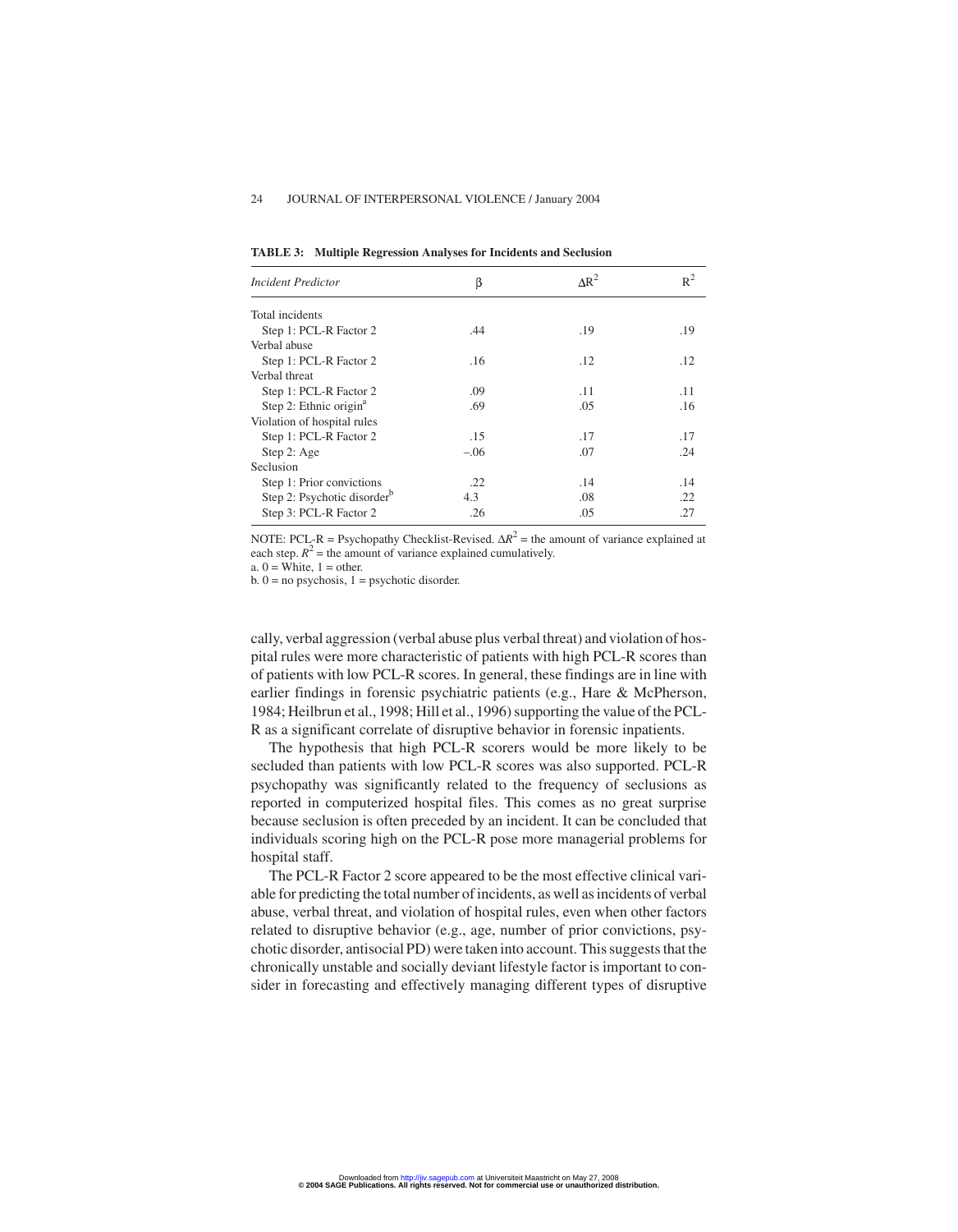behavior. It should be noted, however, that the amount of variance accounted for appears to be relatively small (e.g., 19% for the total number of incidents) and may be of limited value for making assignments for individual patients. However, concentrating patients with high PCL-R scores on a specialized ward and a better understanding of their way of dealing with problems may reduce the frequency or severity of in-hospital incidents.

In this study, PCL-R scores were not significantly related to incidents of physical violence. It should be noted, however, that the base rate of incidents for physical violence was rather low (9%), as was the total number of 825 registered incidents. The low base rate problem may to some extent account for the absence of predictive accuracy. Other researchers have also reported weak or nonsignificant relationships between PCL-R scores and physical violence incidents (e.g., Cooke, 1997; Heilbrun et al., 1998; Rasmussen & Levander, 1996), suggesting that environmental or situational factors that may inhibit the aggressive tendencies of persons who might be violent in less restrictive settings are important to consider (Buffington-Vollum et al., 2002). Furthermore, base rates of (physical) inpatient aggression may change over time (e.g., Heilbrun et al., 1998; Ross, Hart, & Webster, 1998). Heilbrun et al. (1998) reported that, even though PCL scores were modestly predictive of physical aggression during the first 2 months of hospitalization, this pattern was not observed during the last 2 months rated. Hare et al. (2000), in a similar vein, reported data from a German hospital suggesting that changes in hospital policy and the introduction of special management strategies for patients with high PCL:SV scores reduced hospital violence. Our findings are also relevant from an economic point of view, because inpatient disruptive behavior may be related to a longer length of stay in the hospital and an increase in staff sick leaves (see Nijman, 1999).

Comparing our findings with earlier studies is complicated by the fact that different studies use different criterion measures to operationalize disruptive behavior. Heilbrun et al. (1998), for example, rated only two types of aggression: (a) verbal aggression (shouting, threatening) and (b) physical aggression (pushing, hitting). They reported that PCL scores were predictive of verbal aggression but, contrary to our findings, the PCL total score was also significantly correlated with physical aggression. In this study, verbal aggression was divided into verbal abuse and verbal threats, and the category violation of hospital rules was included. In our opinion, this provides a more comprehensive picture of the nature and extent of incidents in a forensic hospital. Of interest is that although higher PCL-R Factor 1 scores were significantly associated with more verbal threat and total number of incidents, no such relationships were observed with verbal abuse and violation of hospital rules, whereas Factor 2 scores were significantly related to all incidents cate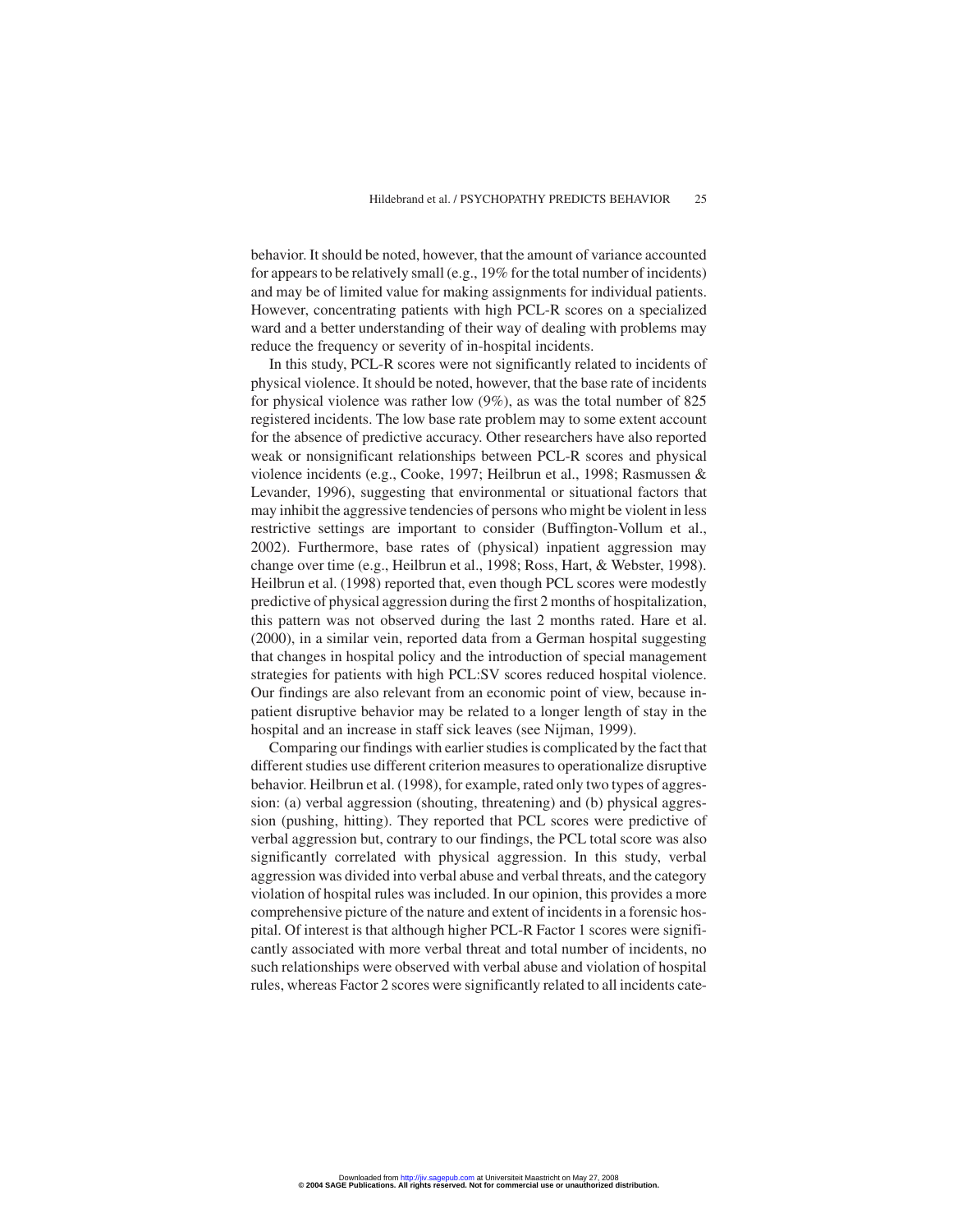gories, except physical violence (i.e., verbal abuse, verbal threat, violation of rules, and total number of incidents).

All in all, given the limited research that has been conducted on the institutional adjustment of Dutch forensic psychiatric patients, these findings are important in that they indicate that certain psychopathic traits (e.g., impulsivity, need for stimulation/proneness to boredom, poor behavioral controls) are associated with institutional misbehavior. Administering the PCL-R at admission may enable hospital staff to make appropriate initial placements with respect to treatment needs as well as disruptive potential. PCL-R psychopaths undermine the treatment milieu, specifically through verbal aggression and violation of hospital rules. The treatment and management of this patient group should be particularly focused on their impulsivity, lack of behavioral control, and sensation-seeking tendency. A highly structured treatment regime (e.g., see Paul & Lentz, 1977, for a successful approach in chronically disruptive schizophrenic patients), possibly supported by the use of medication (e.g., SSRIs, low-dose antipsychotics, Ritalin), should help reduce these characteristics, which is a prerequisite for further cognitive behavioral interventions, aimed at altering cognitive distortions, procriminal attitudes, lack of responsibility, and so on (Serin & Kuriychuk, 1994).

#### **REFERENCES**

- American Psychiatric Association. (1987). *Diagnostic and statistical manual of mental disorders* (3rd ed.). Washington, DC: Author.
- American Psychiatric Association. (1994). *Diagnostic and statistical manual of mental disorders* (4th ed.). Washington, DC: Author.
- Ball, E. M., Young, D., Dotson, L. A., Brothers, L. T., & Robbins, D. (1994). Factors associated with dangerous behavior in forensic inpatients: Results from a pilot study. *Bulletin of the American Academy of Psychiatry and Law*, *22*, 605-620.
- Brandt, J. R., Kennedy, W. A., Patrick, C. J., & Curtin, J. J. (1997). Assessment of psychopathy in a population of incarcerated adolescent offenders. *Psychological Assessment*, *9*, 429-435.
- Buffington-Vollum, J., Edens, J. F., Johnson, D. W., & Johnson, J. K. (2002). Psychopathy as a predictor of institutional misbehavior among sex offenders: A prospective replication.*Criminal Justice and Behavior*, *29*, 497-511.

Cleckley, H. (1976). *The mask of sanity* (5th ed.). St. Louis, MO: Mosby.

- Cooke, D. J. (1995). Psychopathic disturbance in the Scottish prison population: The crosscultural generalizability of the Hare Psychopathy Checklist. *Psychology, Crime, and Law*, *2*, 101-108.
- Cooke, D. J. (1997). The Barlinnie Special Unit: The rise and fall of a therapeutic experiment. In E. Cullen, L. Jones, & R. Woodward (Eds.), *Therapeutic communities for offenders*(pp. 101- 120). New York: Wiley.
- Cooke, D. J., & Michie, C. (1997). An item response theory evaluation of Hare's Psychopathy Checklist. *Psychological Assessment*, *9*, 2-13.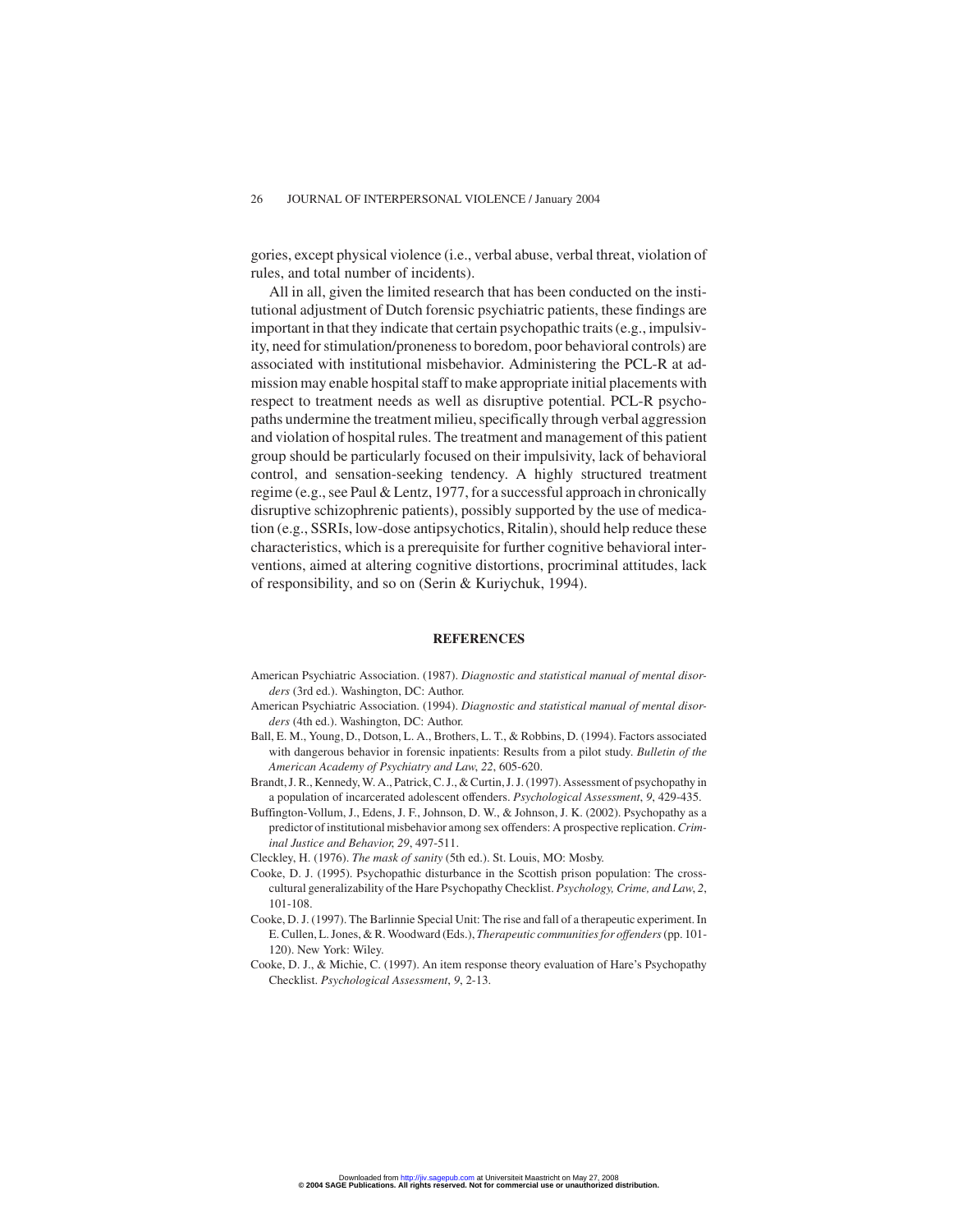- de Jong, C. A. J., Derks, F. C. H., van Oel, C. J., & Rinne, T. (1996). *Gestructureerd interview voor de DSM-IV Persoonlijkheidsstoornissen* [Structured interview for DSM-IV Personality]. Sint Oedenrode, the Netherlands: Stichting Verslavingszorg Oost-Brabant.
- Edens, J. F., Buffington-Vollum, J. K., Colwell, K. W., Johnson, D. W., & Johnson, J. K. (2002). Psychopathy and institutional misbehavior among incarcerated sex offenders: A comparison of the Psychopathy Checklist-Revised and the Personality Assessment Inventory. *International Journal of Forensic Mental Health*, *1*, 49-58.
- Edens, J. F., Petrila, J., & Buffington-Vollum, J. K. (2001). Psychopathy and the death penalty: Can the Psychopathy Checklist-Revised identify offenders who represent "a continuing threat to society?" *Journal of Psychiatry and Law*, *29*, 433-481.
- Edens, J. F., Poythress, N. G., & Lilienfeld, S. O. (1999). Identifying inmates at risk for disciplinary incidents: A comparison of two measures of psychopathy. *Behavioral Sciences and the Law*, *17*, 435-443.
- Ekblom, B. (1970). *Acts of violence by patients in mental hospitals*. Uppsala, Sweden: Almqvist & Wiksells.
- Forth, A. E., Hart, S. D., & Hare, R. D. (1990). Assessment of psychopathy in male young offenders. *Psychological Assessment: A Journal of Consulting and Clinical Psychology*, *2*, 342-344.
- Gacono, C. B., Meloy, J. R., Sheppard, K., Speth, E., & Roske, A. (1995). A clinical investigation of malingering and psychopathy in hospitalized insanity acquittees. *Bulletin of the American Academy of Psychiatry and Law*, *23*, 387-397.
- Grann, M., Långström, N., Tengström, A., & Stålenheim, E. G. (1998). Reliability of file-based retrospective ratings of psychopathy with the PCL-R. *Journal of Personality Assessment*, *70*, 416-426.
- Hare, R. D. (1991). *The Hare Psychopathy Checklist-Revised*. Toronto, Ontario: Multi-Health Systems.
- Hare, R. D., Clark, D., Grann, M., & Thornton, D. (2000). Psychopathy and the predictive validity of the PCL-R: An international perspective. *Behavioral Sciences and the Law*, *18*, 623- 645.
- Hare, R. D., & McPherson, L. M. (1984). Violent and aggressive behavior by criminal psychopaths. *International Journal of Law and Psychiatry*, *7*, 35-50.
- Harris, G. T., & Rice, M. E. (1997). Risk appraisal and management of violent behavior. *Psychiatric Services*, *48*, 1168-1176.
- Harris, G. T., Rice, M. E., & Cormier, C. A. (1991). Psychopathy and violentrecidivism. *Law and Human Behavior*, *15*, 625-637.
- Hart, S. D., Cox, D. N., & Hare, R. D. (1995). *Manual for the Psychopathy Checklist: Screening Version (PCL:SV)*. Toronto, Ontario: Multi-Health Systems.
- Hart, S. D., Hare, R. D., & Harpur, T. D. (1992). The Psychopathy Checklist: An overview for researchers and clinicians. In J. Rosen & P. McReynolds (Eds.), *Advances in psychological assessment* (pp. 103-130). New York: Plenum.
- Heilbrun, K., Hart, S. D., Hare, R. D., Gustafson, D., Nunez, C., & White, A.J. (1998). Inpatient and post discharge aggression in mentally disordered offenders: The role of psychopathy. *Journal of Interpersonal Violence*, *13*, 514-527.
- Hicks, M. M., Rogers, R., & Cashel, M. L. (2000). Predictions of violent and total incidents among institutionalized male juvenile offenders. *Journal of the American Academy of Psychiatry and Law*, *28*, 183-190.
- Hildebrand, M., de Ruiter, C., de Vogel, V., & van der Wolf, P. (2002). Reliability and factor structure of the Dutch language version of Hare's Psychopathy Checklist-Revised. *International Journal of Forensic Mental Health*, *1*, 139-154.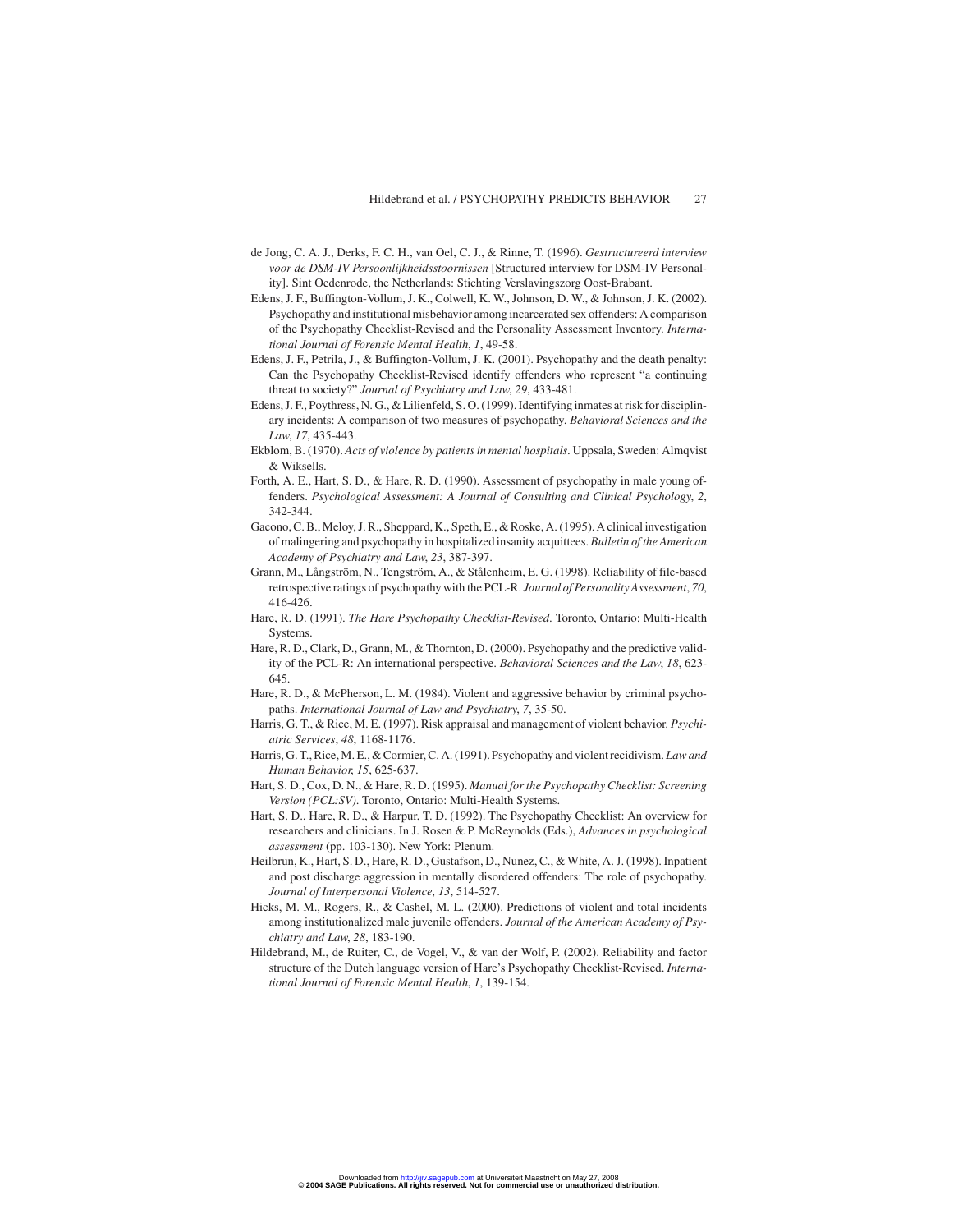- Hill, C. D., Rogers, R., & Bickford, M. E. (1996). Predicting aggressive and socially disruptive behavior in a maximum-security forensic psychiatric hospital. *Journal of Forensic Sciences*, *41*, 56-59.
- Hobson, J., & Shine, J. (1998). Measurement of psychopathy in a UK prison population referred for long-term psychotherapy. *British Journal of Criminology*, *38*, 504-515.
- Hunter, M., & Carmel, H. (1992). The cost of staff injuries from inpatient violence. *Hospital and Community Psychiatry*, *43*, 586-588.
- Karson, C., & Bigelow, L. B. (1987). Violent behavior in schizophrenic inpatients. *Journal of Nervous and Mental Disease*, *175*, 161-164.
- Kroner, D. G., & Mills, J. F. (2001). The accuracy of five risk appraisal instruments in predicting institutional misconduct and new convictions.*Criminal Justice and Behavior*, *28*, 471-489.
- Lion, J. R., & Reid, W. H. (Eds.). (1983).*Assaults within psychiatric facilities*. New York: Grune & Stratton.
- Litwack, T. R., & Schlesinger, L. B. (1987). Assessing and predicting violence: Research, law and implications. In A. Hess & I. Weiner (Eds.), *Handbook of forensic psychology* (pp. 205- 257). New York: Wiley.
- Monahan, J. (1981). *Predicting violent behavior: An assessment of clinical techniques*. Beverly Hills, CA: Sage.
- Nijman, H. L. I. (1999). *Aggressive behavior of psychiatric inpatients: Measurement, prevalence, and determinants* [Dissertation]. Maastricht, the Netherlands: Datawyse/Universitaire Pers Maastricht.
- Nijman, H. L. I., Allertz, W. W. F., Merckelbach, H. L. G. J., à Campo, J., & Ravelli, D. (1997). Aggressive behavior on an acute psychiatric admissions ward. *European Journal of Psychiatry*, *11*, 106-114.
- Paul, G. L., & Lentz, R. J. (1977).*Psychosocial treatment of chronic mental patients: Milieu versus social learning programs*. Cambridge, MA: Harvard University Press.
- Pfohl, B., Blum, N., & Zimmerman, M. (1995). *Structured interview for DSM-IV Personality (SIDP-IV)*. Iowa City: University of Iowa, Department of Psychiatry.
- Pfohl, B., Blum, N., Zimmerman, M., & Stangl, D. (1989). *Structured interview for DSM-III-R Personality (SIDP-R)*. Iowa City: University of Iowa, Department of Psychiatry.
- Rasmussen, K., & Levander, S. (1996). Individual rather than situational characteristics predict violence in a maximum-security hospital. *Journal of Interpersonal Violence*, *11*, 376-390.
- Rasmussen, K., Storsæter, O., & Levander, S. (1999). Personality disorders, psychopathy, and crime in a Norwegian prison population. *International Journal of Law and Psychiatry*, *22*, 91-97.
- Rice, M. E., Harris, G. T., & Cormier, C. A. (1992). An evaluation of a maximum security therapeutic community for psychopaths and other mentally disordered offenders.*Law and Human Behavior*, *16*, 399-412.
- Ross, D. J., Hart, S. D., & Webster, C. D. (1998). *Aggression in psychiatric patients: Using the HCR-20 to assess risk for violence in hospital and in the community*. Vancouver, BC: Riverview Hospital.
- Salekin, R. T., Rogers, R., & Sewell, K. W. (1997). Construct validity of psychopathy in a female offender population: A multitrait-multimethod evaluation. *Journal of Abnormal Psychology*, *106*, 576-585.
- Serin, R. C., & Kuriychuk, M. (1994). Social and cognitive processing deficits in violent offenders: Implications for treatment. *International Journal of Law and Psychiatry*, *17*, 431-441.
- Shah, A., Fineberg, N., & James, D. (1991). Violence among psychiatric inpatients. *Acta Psychiatrica Scandinavica*, *84*, 305-309.